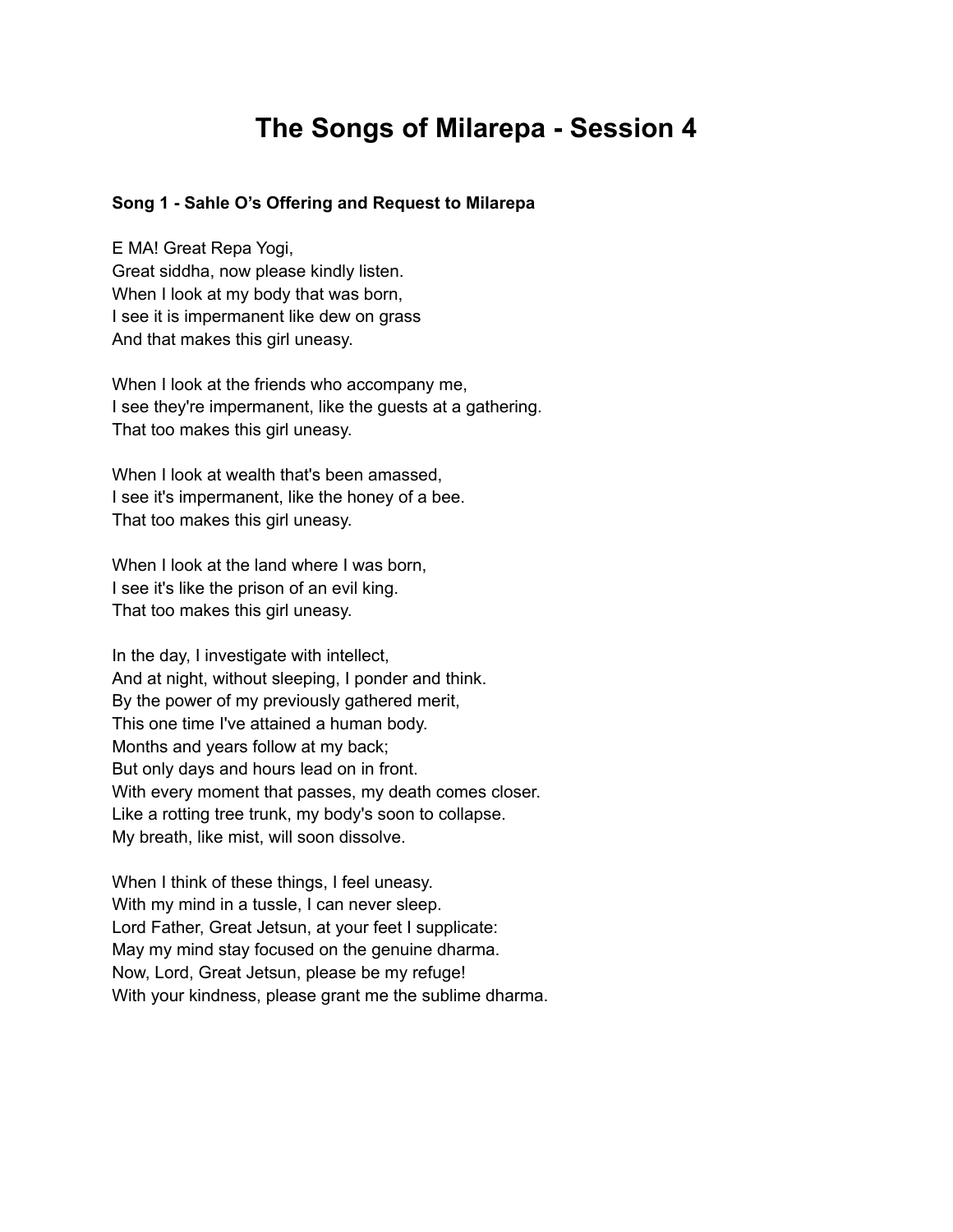## **Song 2 - Milarepa's Song of Realisation to Test Sahle O's Resolve**

Glorious Chakravartin King, Nirmanakaya! I bow at the feet of Marpa, so kind.

Up in the wondrous palace, the divine garden Of the heavenly realm of Tushita Are wondrous divine flowers With sweet fragrance and luster. But common bees can never find them. Even if they find them, they cannot draw the nectar.

In Jambudvipa, to the south of Mount Meru, Is a bathing pool with the eight good qualities That cleanses all negativities, obscurations, and latent tendencies. Ordinary birds are not able to find it. Even if they find it, they will not stay.

To the north of Bodhgaya Are medicinal trees of sandalwood That clear away all bodily illness. But no sick man can ever find them. Even if they are found, they won't know how to use them.

In the north, in the land of snows At the border of Nepal and Tibet, There lies a protector of all miserable beings, The self-arisen image of Wati Sangpo. But unfortunate ones can never encounter it. Even if they encounter it, they won't have faith.

In this limitless ocean of samsara, Are the miserable beings lacking in confidence. They wander throughout the three lower realms. Though it's possible they attain the freedoms and resources, They cannot consistently accumulate merit. Even if they accumulate some, they are carried by delusion.

Though one gains a human birth with the freedoms and resources That is like a shining daytime star, Feeling comfort, they travel that path of comfort And don't enter the path of the genuine dharma. Even if they enter the gate of dharma, Those who correctly keep samaya are few.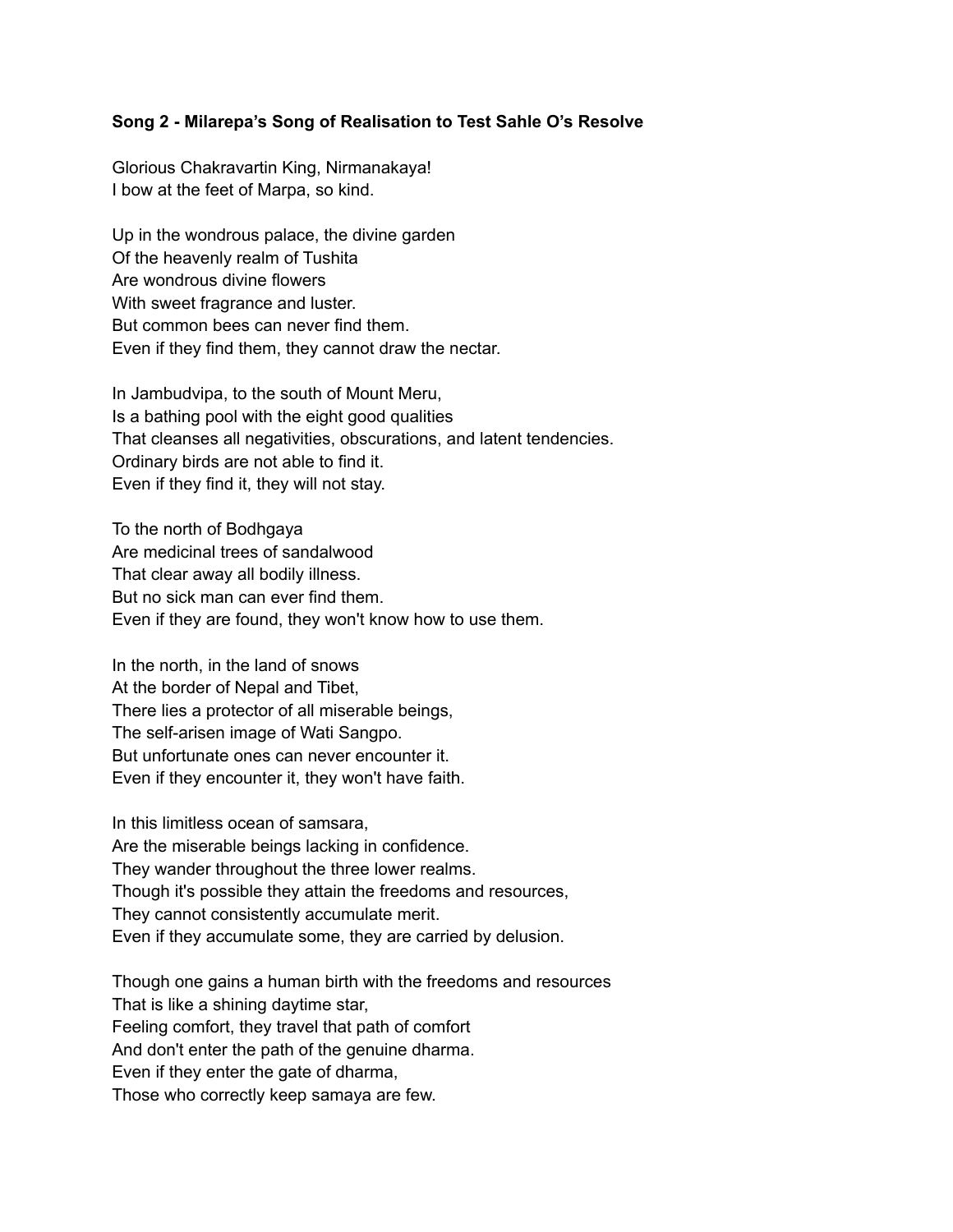By the kindness of the father Jetsun, All appearances are made of gold; I have no need for your little treasures. This song with five examples and their meaning, making six, I have sung for a faithful student. But your faith right now is merely passing, And it is difficult for it to become constant and unchanging. Therefore, young girl, it is best that you go. In the future, you can focus one-pointedly on dharma. Care for your spouse as though he were divine. Care for your children to whom you're karmically indebted. Restore the ruins of the fortress on high. Work vigorously in the fields and cultivate them fully. Care for your livestock just like your own child. Above, make offerings to the three jewels and the guru. Below, care with kindness for the suffering and poor.

In between, have respect for your parents-in-law. Be friendly with the neighbors in your own land, And make supplications to this old man. Aspire to meet the dharma in the future. I aspire that your life be auspicious and long.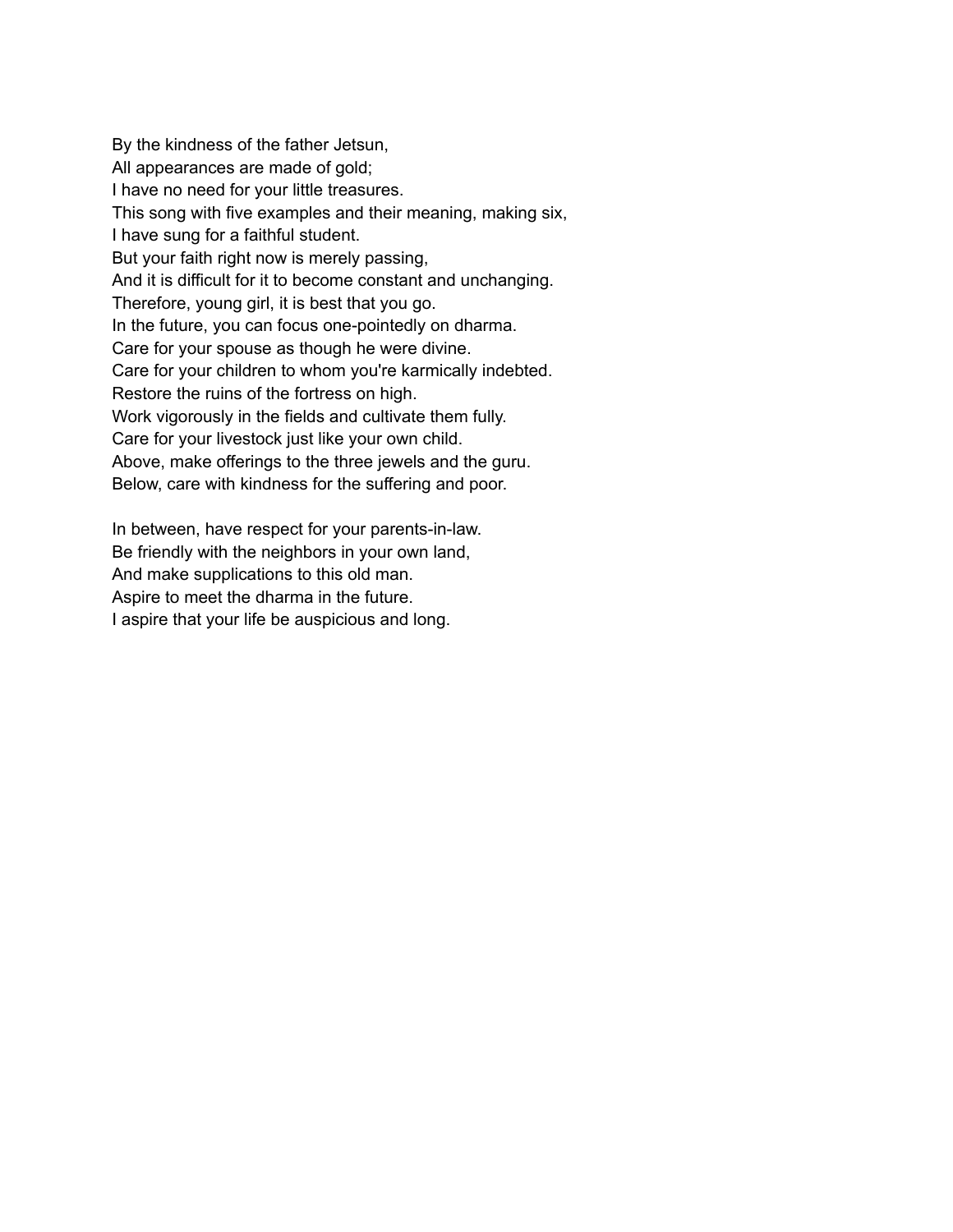## **Song 3 - Sahle O's Determination to Practice the Dharma**

I bow at the feet of the Jetsun who is so kind. Grant your blessings that my wishes may be fulfilled; Lord, Great Repa, please kindly listen. These words that I offer you with devotion, You'll know if they are sincere or not.

I have such great sadness and despair. And pondering over what can be done, I remember impermanence and death from deep within. Since I was born to my mother, up until now, I've seen many die, both old and young. Life is impermanent like a dewdrop on grass; Days and hours go by unnoticed. There is no place, anywhere, Where death will not come; this I understand. That I will die is completely certain, And once I die, there'll be no control over where I'm born. When I contemplate the sufferings of the lower realms, I'm terrified, thinking, "I could suffer like that."

Contemplating the other modes of samsara, I'll engage in the bad karma of getting married. When doing the work of samsara, You leave your kind parents behind; You are yoked, and then taken to an unkind man. It's a foundation laid out near the three lower realms, Where the tree of the higher realms and liberation is felled.

He carries away your parents' food and wealth, And meaninglessly, you work as his slave. This companion who jumps with you into samsara: First, he's a divine prince, with a sweet smile; In the middle, he's a demon, with an angry black face; In the end, he's a young bull, always ready to beat you. Thinking this, weariness has arisen within. Therefore, this girl will practice sublime dharma. For companions, I'll stay with vajra brothers and sisters.

Then, as for corporeal sons you give birth to: Very few are endowed with any merit. Though it's possible that a few do have good karma, Most are just after karmic debts to be repaid.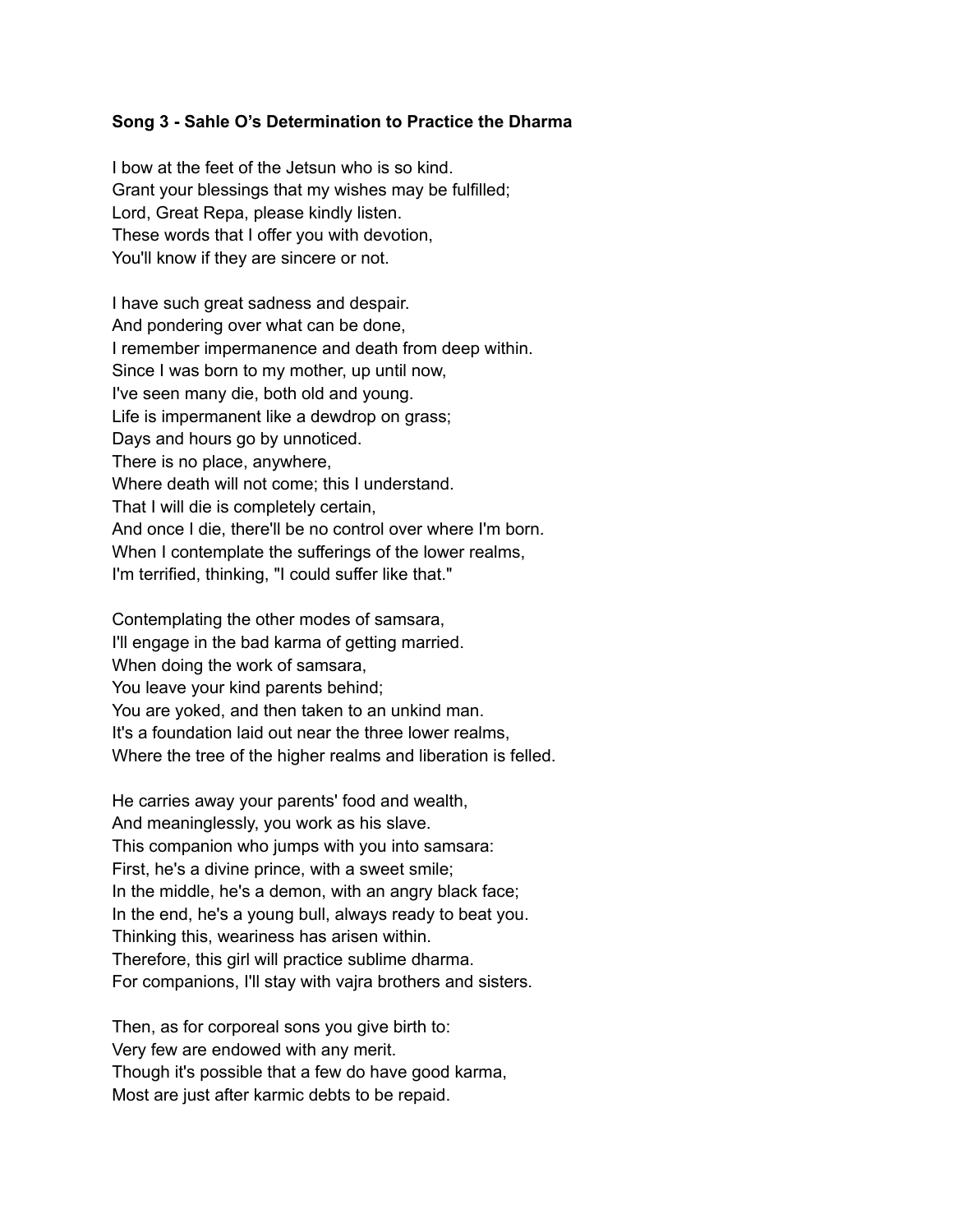First, they plunder your body's beauty; In the middle, they plunder food from your mouth; In the end, they plunder wealth from your hands. Thinking this, weariness has arisen within. Therefore, this girl will practice sublime dharma. For a son, I'll care for the child of awareness.

As for temples, guesthouses, and so on, Very few were built with any real meaning. All of these prisons of samsara First bring suffering to your mind; In the middle, they torment your body; In the end, they send you to utter ruin. Thinking this, weariness has arisen within. Therefore this girl will practice sublime dharma And will build the castle of fearless meditation.

Besides the stream of virtue of the faithful - The forms and teachings of the Tathagata - All field and farm work is meaningless. First you fight over empty land; In the middle, you fight over getting water; In the end, you fight with other people. Thinking this, weariness has arisen within. Therefore this girl will practice sublime dharma; I'll tame the field of my savage mind-stream.

If you seize the mind with the bodhichitta intention, Then it will be possible for merit to come. If not, then through focusing on the gathering of wealth - Raising sheep and cattle - you'll have negative karma. First, mere covetousness will be thrown over by strong desire; In the middle, pride and jealousy grow; In the end, it will be a signal for enemies to come. Thinking this, weariness has arisen within. Therefore this girl will practice sublime dharma; With compassion I'll care for cattle, sheep, and the six classes of beings.

Not taking hold of your own faults, You will always see faults in others. How can you ever be harmonious with everyone? Even the Buddha, our omniscient teacher, Who is free of the stains of such flaws. Was seen to have a heap of faults